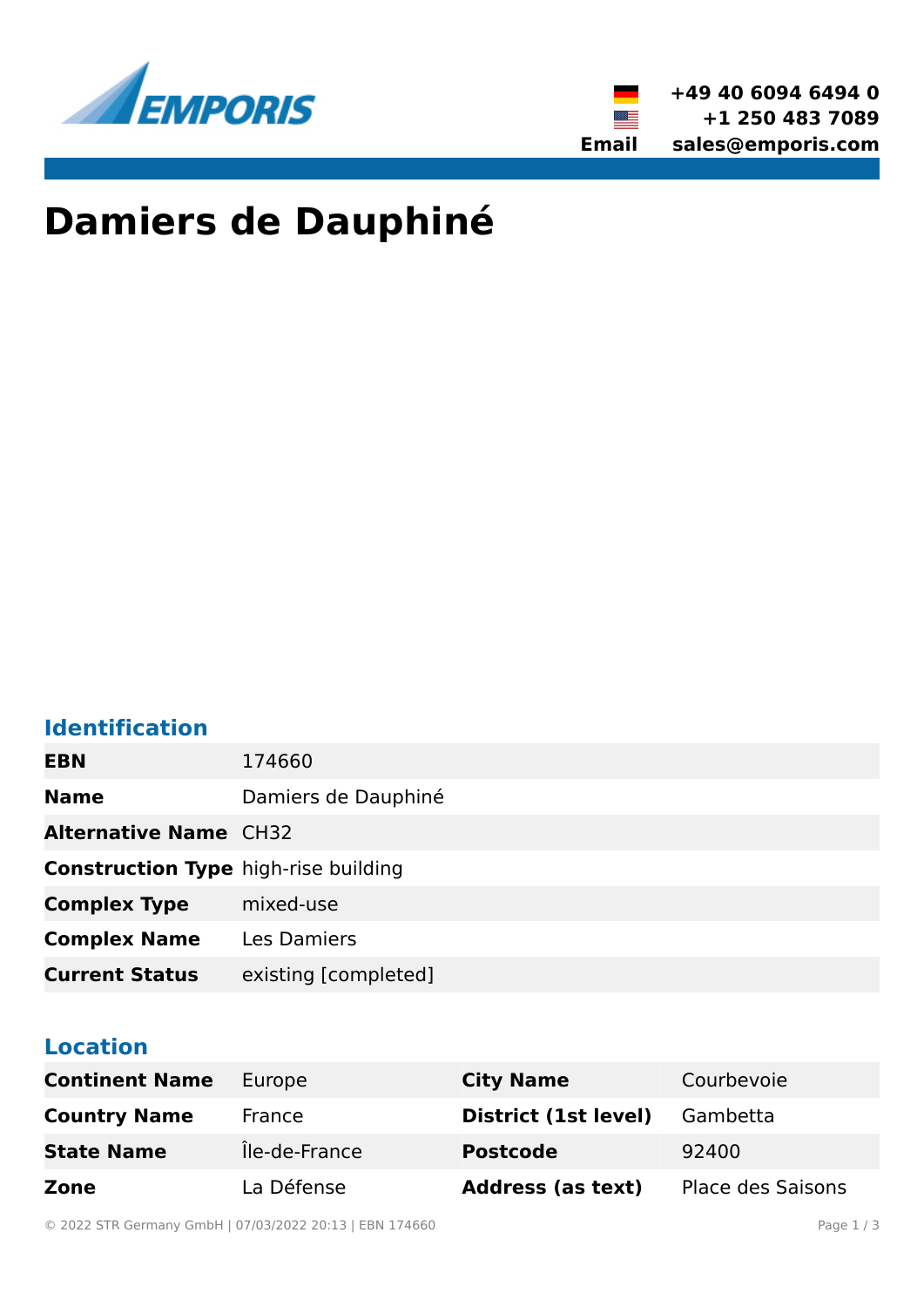

Phone **+49 40 6094 6494 0** Phone **+1 250 483 7089** Email **<sales@emporis.com>**

Hamburg 09:00 am - 07:00 pm New York 03:00 am - 01:00 pm Tokyo 04:00 pm - 02:00 am